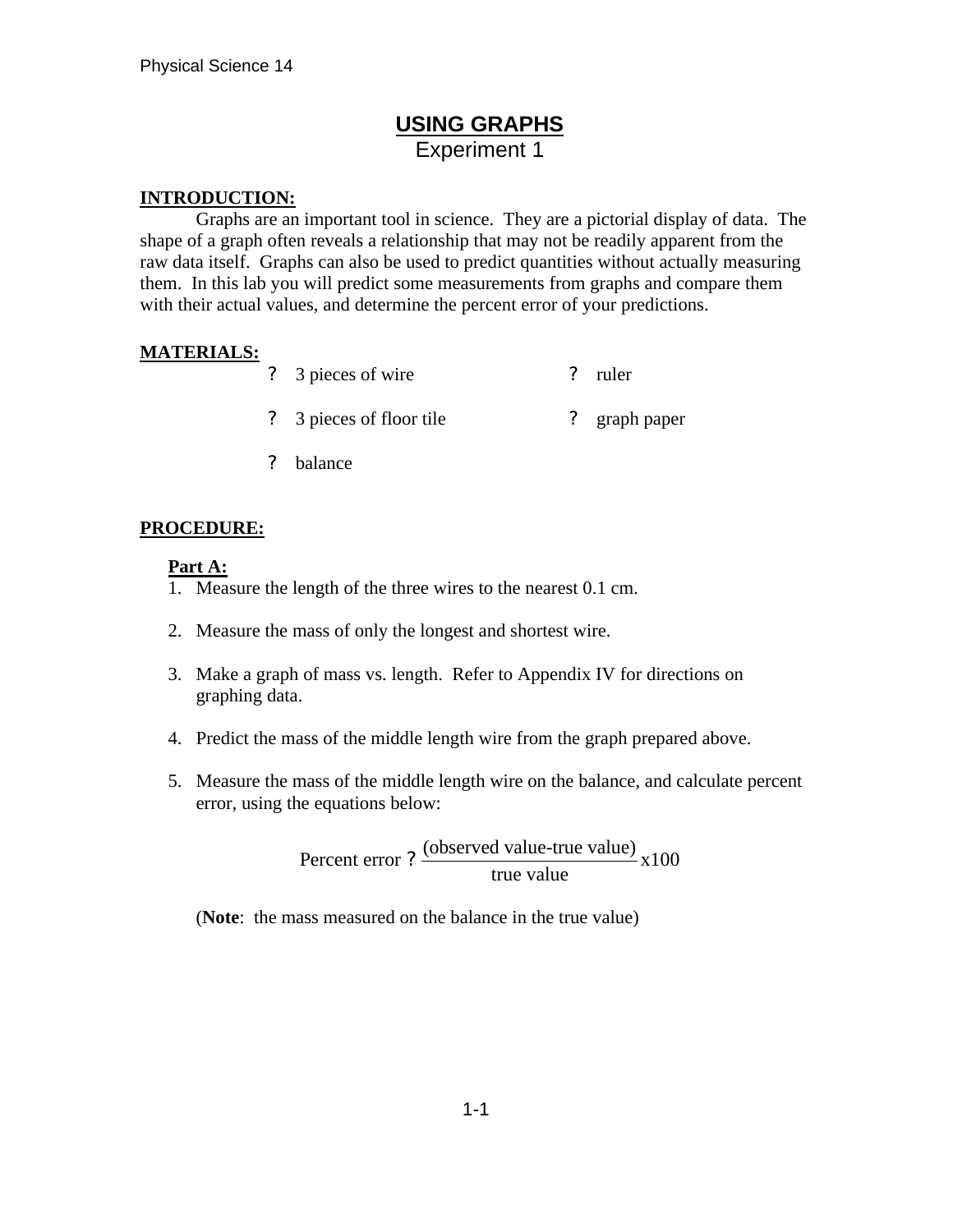#### **Part B:**

- 6. Measure the dimensions of the two rectangular pieces of tile and record data.
- 7. Calculate the area of the 2 rectangular pieces of tile. Be sure to show your calculations on the Report Form.
- 8. Measure the masses of the 2 rectangular tiles.
- 9. Make a graph of mass vs. area for the tiles. Refer to Appendix IV for directions on graphing data.
- 10. Measure the dimensions of the triangular piece of tile, and record data.
- 11. Calculate the area of the rectangular tile. Be sure to show your calculations on the Report Form.
- 12. Use the graph prepared in step 9 to determine the mass of the rectangular tile.
- 13. Measure the mass of the triangular tile on the balance, and calculate percent error. (**Note**: the mass measured on the balance in the true value)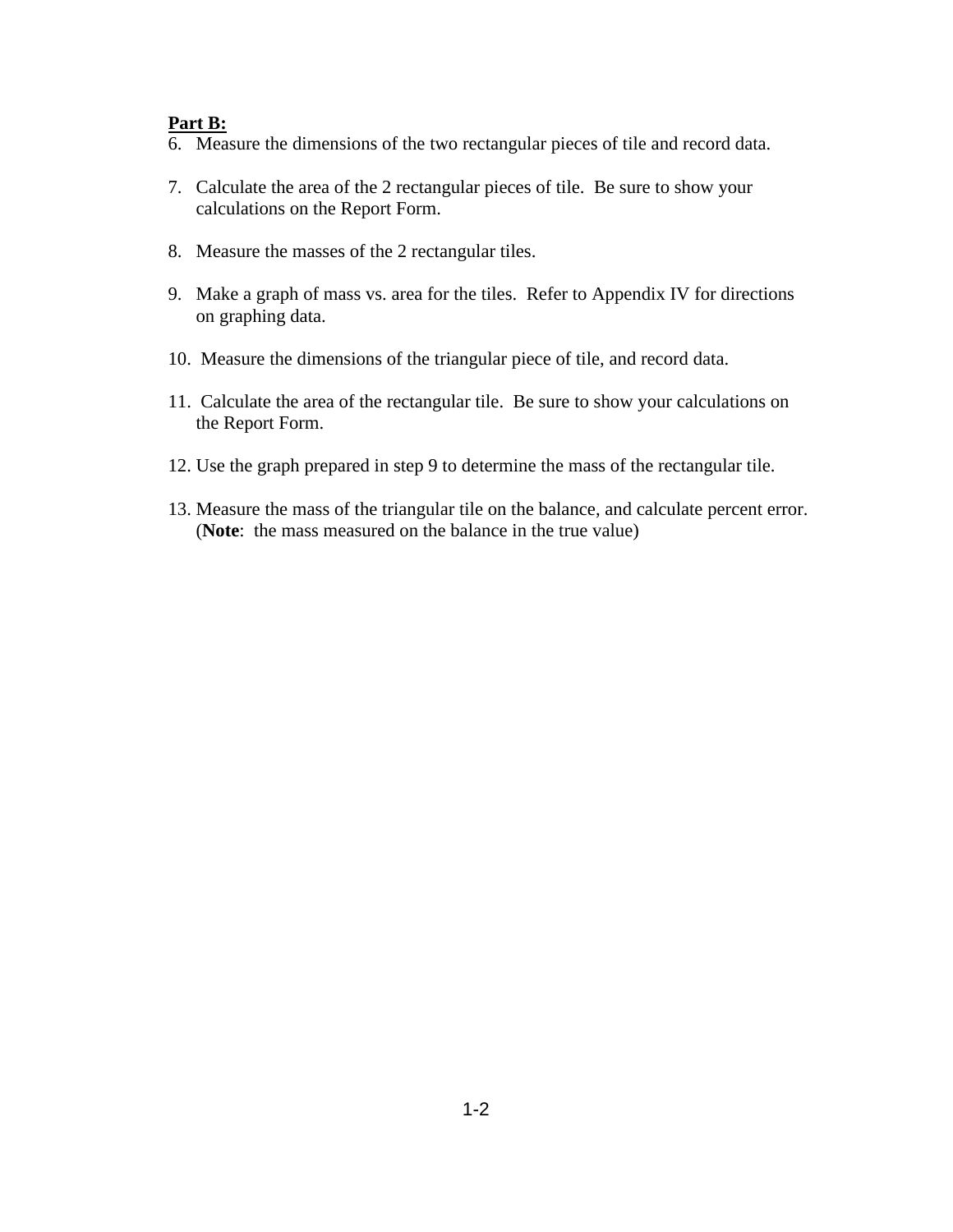Name:\_\_\_\_\_\_\_\_\_\_\_\_\_\_\_\_\_\_\_\_\_\_\_\_

# **REPORT FORM**

Experiment 1

### **Part A**

| Quantity                                      | Record data with units or show calculations where<br>appropriate. |
|-----------------------------------------------|-------------------------------------------------------------------|
| Length of short wire                          |                                                                   |
| Length of long wire                           |                                                                   |
| Mass of short wire                            |                                                                   |
| Mass of long wire                             |                                                                   |
| Length of medium wire                         |                                                                   |
| Predicted mass of medium<br>wire (from graph) |                                                                   |
| Measured mass of medium<br>wire               |                                                                   |
| Percent error                                 |                                                                   |